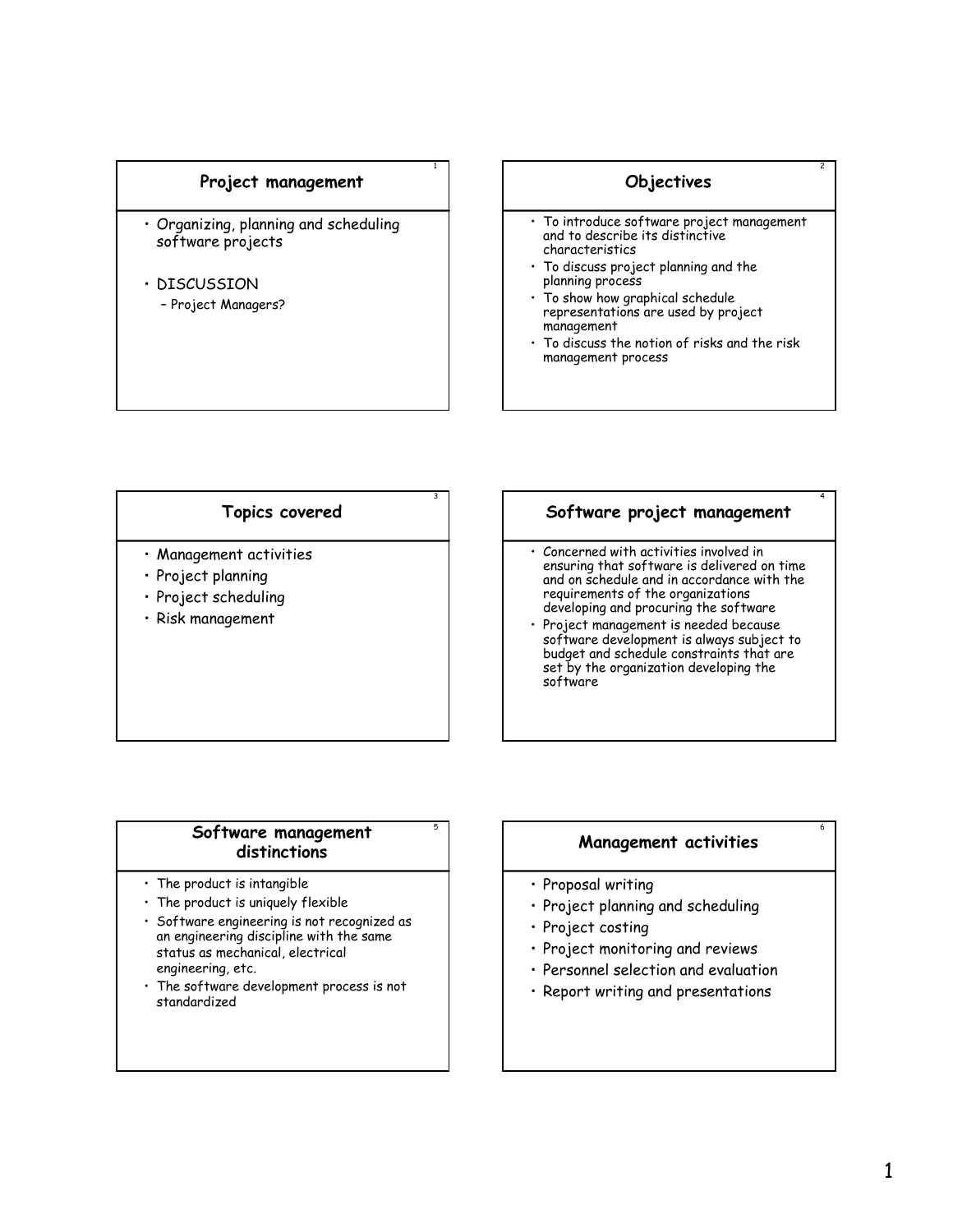#### Management commonalities

7

9

11

- These activities are not peculiar to software management
- Many techniques of engineering project management are equally applicable to software project management
- Technically complex engineering systems tend to suffer from the same problems as software systems

# Project staffing

8

10

12

- May not be possible to appoint the ideal people to work on a project
	- Project budget may not allow for the use of highly-paid staff
		- Staff with the appropriate experience may not be available
	- An organization may wish to develop employee skills on a software project
- Managers have to work within these constraints especially when (as is currently the case) there is an international shortage of skilled IT staff

# Project planning

- Probably the most time-consuming project management activity
- Continuous activity from initial concept through to system delivery. Plans must be regularly revised as new information becomes available
- Various different types of plans may be developed to support the main software project plan that is concerned with schedule and budget

# Types of project plans

| Plan                             | <b>Description</b>                                                                                   |  |
|----------------------------------|------------------------------------------------------------------------------------------------------|--|
| Quality plan                     | Describes the quality procedures and<br>standards that will be used in a project.                    |  |
| Validation plan                  | Describes the approach, resources and<br>schedule used for system validation.                        |  |
| Configuration<br>management plan | Describes the configuration management<br>procedures and structures to be used.                      |  |
| Maintenance plan                 | Predicts the maintenance requirements of<br>the system, maintenance costs and<br>effort<br>required. |  |
| Staff development plan.          | Describes how the skills and experience of<br>members will be<br>the project team<br>developed.      |  |

# Project plan structure

- Introduction
- Project organization
- Risk analysis
- Hardware and software resource requirements
- Work breakdown
- Project schedule
- Monitoring and reporting mechanisms

# Activity organization

- Activities in a project should be organized to produce tangible outputs for management to judge progress
- Milestones are the end-point of a process activity
- · Deliverables are project results delivered to customers
- The waterfall process allows for the straightforward definition of progress milestones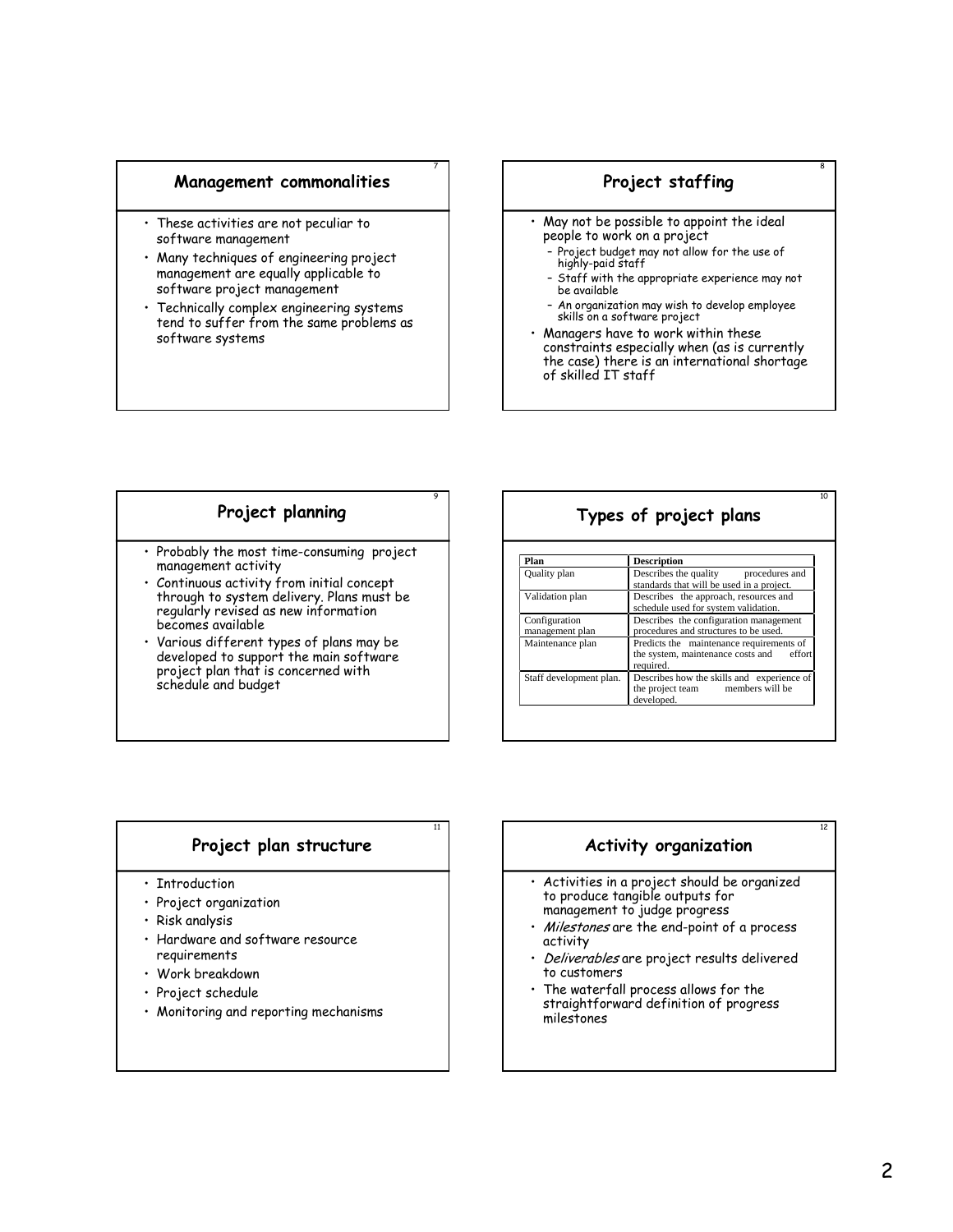# Milestones in the RE process

13

15

17





The project scheduling process



# Scheduling problems

16

18

- Estimating the difficulty of problems and the cost of developing a solution is not easy
- Productivity is not proportional to the number of people working on a task
- Adding people to a late project makes it later because of communication overheads
- The unexpected always happens. Always allow contingency in planning

# Bar charts and activity networks

- Graphical notations used to illustrate the project schedule
- Show project breakdown into tasks. Tasks should not be too small. They should take about a week or two
- Activity charts show task dependencies and the the critical path
- Bar charts show schedule against calendar time

# Task durations and dependencies

| Task            | Duration (days) | <b>Dependencies</b>                               |
|-----------------|-----------------|---------------------------------------------------|
| T1              | 8               |                                                   |
| T <sub>2</sub>  | 15              |                                                   |
| T <sub>3</sub>  | 15              | T1(M1)                                            |
| T <sub>4</sub>  | 10              |                                                   |
| T <sub>5</sub>  | 10              | T <sub>2</sub> , T <sub>4</sub> (M <sub>2</sub> ) |
| T <sub>6</sub>  | 5               | T1, T2(M3)                                        |
| T7              | 20              | T1(M1)                                            |
| T <sub>8</sub>  | 25              | T <sub>4</sub> (M <sub>5</sub> )                  |
| T <sub>9</sub>  | 15              | T3, T6 (M4)                                       |
| T <sub>10</sub> | 15              | T5, T7 (M7)                                       |
| T <sub>11</sub> |                 | T9 (M6)                                           |
| T <sub>12</sub> | 10              | T <sub>11</sub> (M <sub>8</sub> )                 |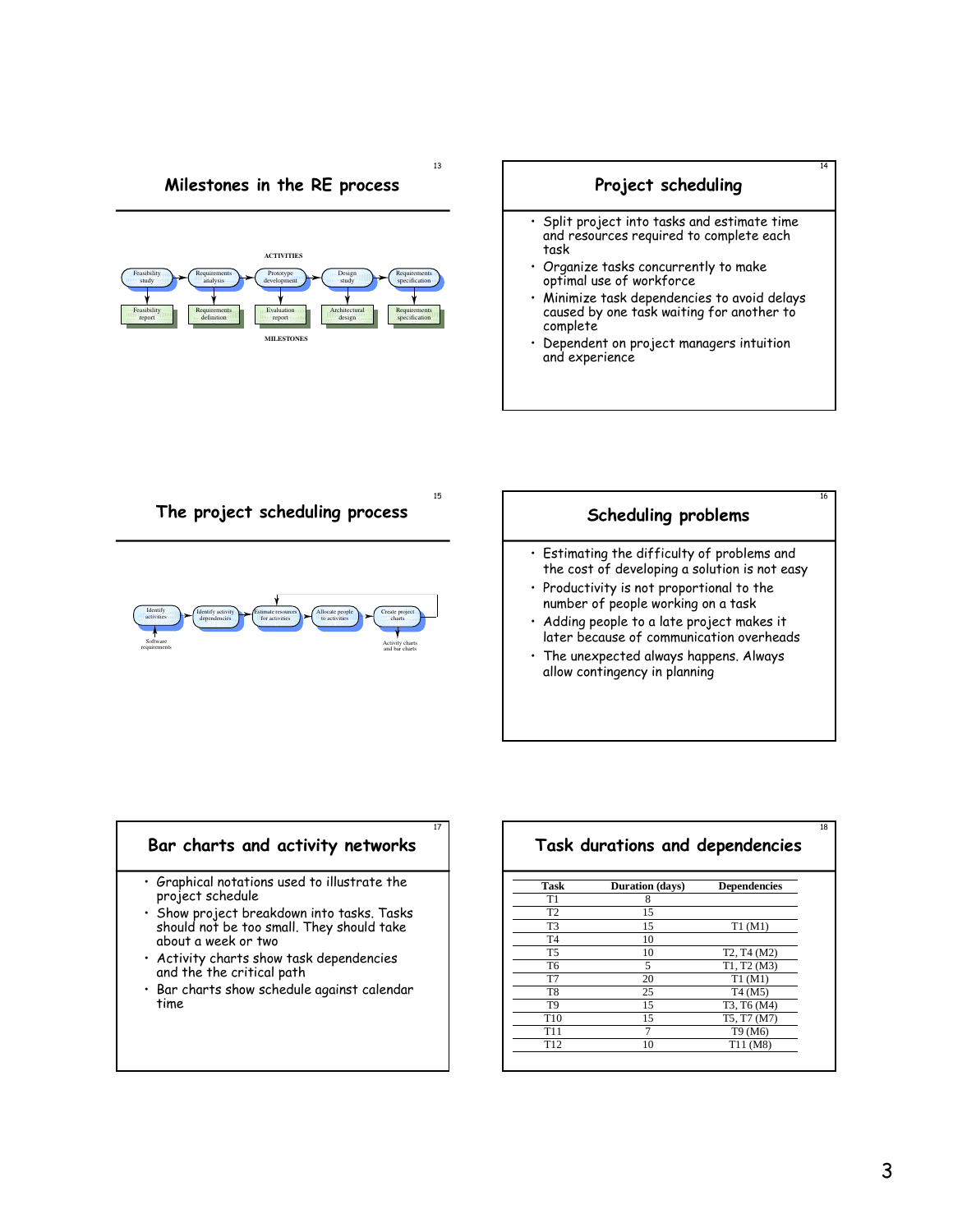19

21

Activity network



Staff allocation



# Risk management

- Risk management is concerned with identifying risks and drawing up plans to minimize their effect on a project.
- A risk is a probability that some adverse circumstance will occur.
	- Project risks affect schedule or resources – Product risks affect the quality or performance
	- of the software being developed
	- Business risks affect the organization developing or procuring the software
- PROJECT
	- Any risk planning?

#### 22 Software risks **Risk Risk type Description**  Staff turnover Project Experienced staff will leave the project before it is finished.<br> **Project** There will be a change of organizational M anagement change Hardware management with different priorities.<br>
Project Hardware that is essential for the project will<br>
Project and There will be a larger number of changes to<br>
product the requirements than anticipated. unavailability<br>Requirements change Project and product Specification delays Project and<br>product<br>Project and Specifications of essential interfaces are not available on schedule Size underestimate product The size of the system has been underestim ated. CA SE tool underperformance<br>Technology change Product CA SE tools which support the project do not perform as anticipated<br>Technology change Business The underlying technology on which the<br>system is built is superseded by new technology.<br>
Product competition Business A competitive product is marketed before the system is completed.



# The risk management process



20

24